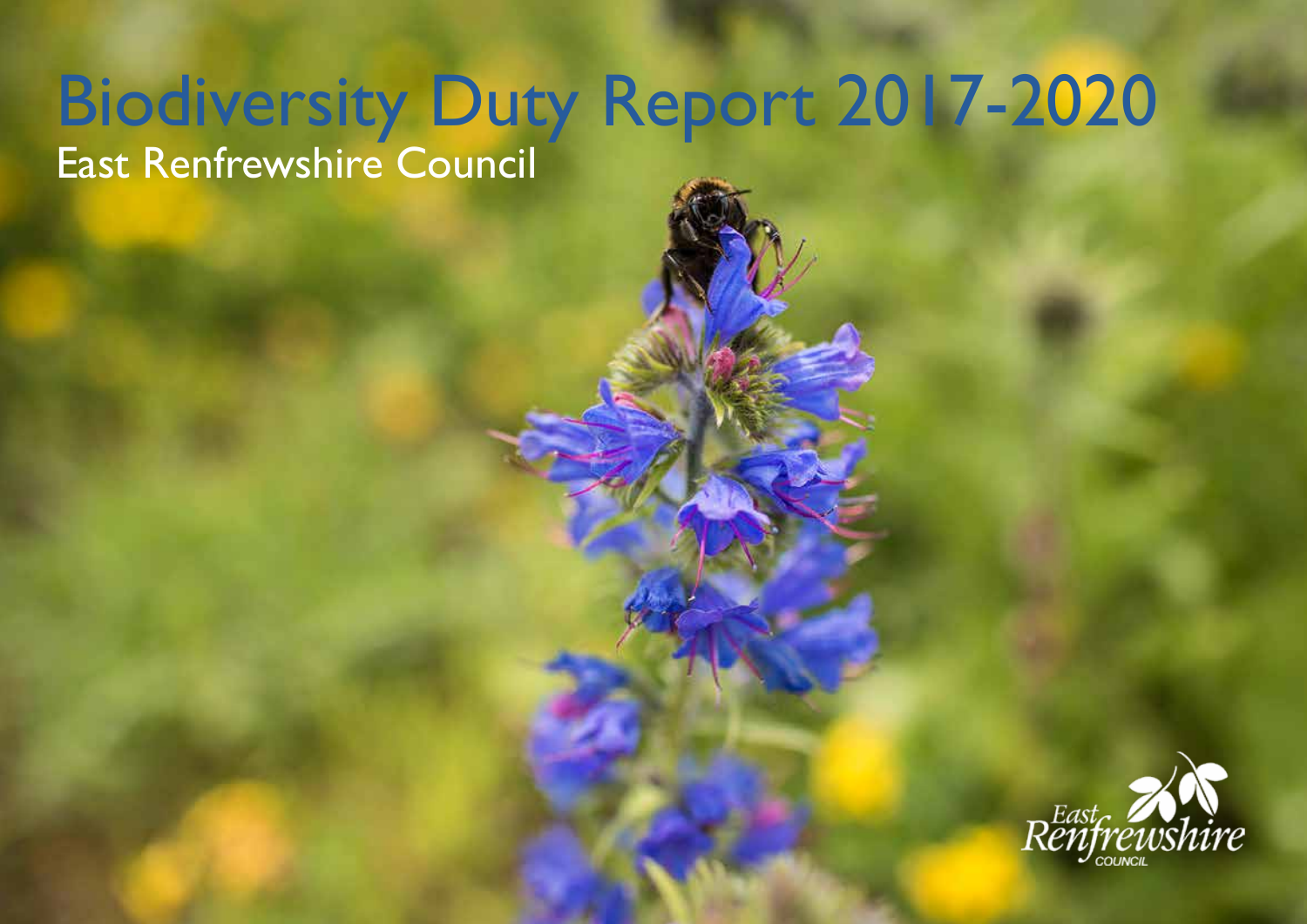# **Table of Contents**

- **Section 1: Introduction 3**
- **Section 2: Actions to protect biodiversity and connect people with nature 4**
- **Section 3: Mainstreaming biodiversity 6**
- **Section 4: Nature-based solutions, climate change and biodiversity 8**
- **Section 5: Public engagement and workforce development 11**
- **Section 6: Research and monitoring 13**
- **Section 7:** Biodiversity highlights and challenges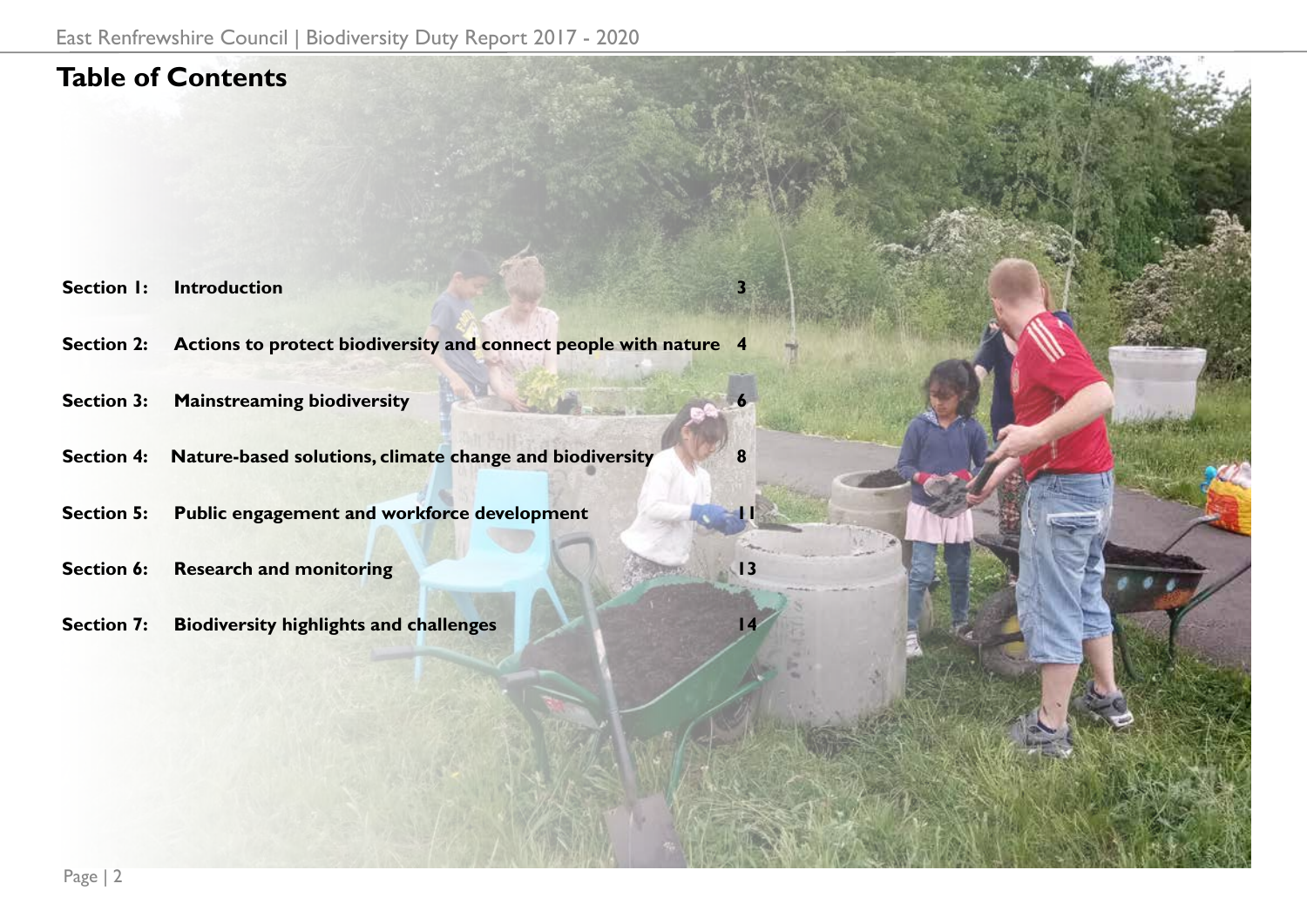# **Section 1: Introduction**

This Report outlines the progress made by East Renfrewshire Council in fulfilling its biodiversity duty between 2017 and 2020. The Wildlife and Natural Environment (Scotland) Act 2011 makes it a duty for all public bodies to publish a report on the actions they have taken to meet their biodiversity duty every three years.

Biodiversity work is coordinated by the Council's Planning Service in collaboration with other council services, departments and organisations. This work considers the Nature Conservation (Scotland) Act 2004 and the Council's duty to "exercise any functions, to further the conservation of biodiversity as far as is consistent with the proper exercise of those functions."

The term 'Biodiversity' is short for biological diversity and, put simply, it is the variety of life. It includes every plant and animal including humans. Biodiversity is the range of habitats on which all flora and fauna depend. It is not just about the rare and endangered: it encompasses all life from the common to the threatened.

This Report covers the following themes:

- 1. Introduction
- 2. Actions to protect biodiversity and connect people with nature
- 3. Mainstreaming biodiversity
- 4. Nature-based solutions, climate change and biodiveristy
- 5. Public engagement and workforce development
- 6. Research and monitoring
- 7. Biodiversity highlights and challenges

## **Environmental Protection and Land Management**

The authority covers an area of 68 Sq. miles which extend from the suburbs on the boundary with Glasgow to the plateau moorland above Eaglesham. Within East Renfrewshire there are 6 SSSIs, 72 Local Biodiversity Sites covering 1179 Ha, one local nature reserve and 73 Tree Protection Orders. There are a further 424 hectares of land designated as protected urban greenspace in the Local Development Plan. East Renfrewshire Council directly manages 345 hectares of land, this figure includes management of 116 hectares of woodland. The SNH ancient/semi ancient woodland inventory shows there are 108 hectares of this type of woodland in East Renfrewshire.

## **Key sites for Biodiversity**

Dams to Darnley Country Park is a partnership project between East Renfrewshire and Glasgow City councils. The country park covers 1350 acres of greenspace between Barrhead, Darnley and Newton Mearns. The park attracts an estimated 100,000 visitors a year. Biodiversity is actively managed within the park: there is a management plan in place which includes actions for the protection, enhancement and the promotion of biodiversity. Whitelee Access Project is a joint collaboration between East Renfrewshire, South Lanarkshire and East Ayrshire Councils, Scottish Power Renewables, Forestry Commission, Scottish Water and Glasgow Science Centre. The Whitelee is the area covered by the UK's largest onshore windfarm combining blanket bog, commercial coniferous forest and a mosaic of mires and wetland habitats.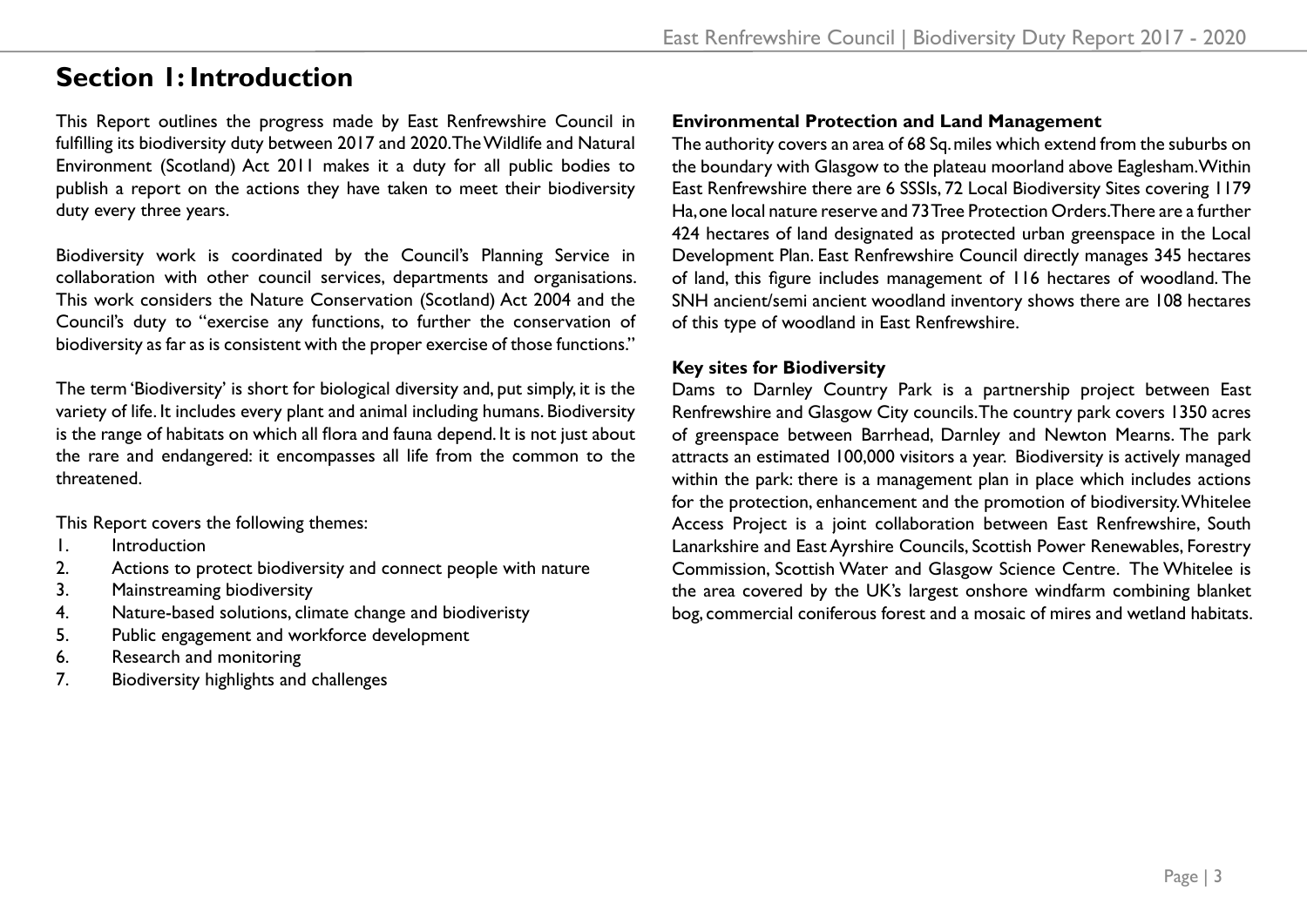# **Section 2: Actions to protect biodiversity and connect people with nature**

#### **1. The creation, enhancement and protection of wildlife and natural habitat**

#### **Actions in Dams to Darnley Country Park**

- Approximately I ha of wildflower created or managed for native wildflowers to enhance biodiversity
- Approximately 0.2ha of woodland thinned to remove problem species such as sycamore
- Approximately 0.15ha of pond maintained or enhanced to benefit biodiversity
- 15 bird boxes erected
- 2 bat boxes erected

### **Actions in Cowan Park**

- 2 Hectares of amenity grassland transformed into mosaic of wet and dry meadow. The project is part of a flood attenuation scheme built as part of a new High School. The attenuation basin and surrounding area were created from mown amenity grass and have successfully transformed from single species grassland to diverse habitat. A reed bed planted as part of the scheme now attracts snipe and reed bunting
- 0.5 hectares of woodland planted, mixed native woodland planted on what was amenity grassland.

#### **Actions at Whitelee**

- The Whitelee countryside ranger service (WCRS) Worked with the Whitelee Visitor Centre (VC) to create a small wildflower meadow in front of VC, including bug hotel which is maintained by WCRS annually. (Local provenance, native Scottish seed where sourced). This is to try to promote more insect species and wildflower meadows.
- Planted mix of Scottish provenance native trees with JMT award group in mountain bike site approx. 1300 trees planted in groups/drifts comprising D. birch, S. birch, Rowan, Aspen, S. Pine)
- The ongoing monitoring of badger setts around site. Facilitated the geophysics survey of a badger sett to produce underground sett map to better understand their use of the area
- Created a herpetofauna hibernacula next to the Visitor Centre (VC). This to promote herpetofauna species around the VC and to teach the public that all herpetofauna species are safe to the public if respected.
- Ran a reptile identification and survey workshop in Ayrshire for Where's Wildlife Ayrshire project
- Worked with Scottish Power Renewables (SPR) to move the swallow nest units from VC to wall when roofing work being done so nest sites still available – and with others managed to dissuade SPR from putting up anti-bird netting
- Dealt with various queries that came via environmental health on badgers and foxes in gardens from East Renfrewshire households.
- Recorded and reported numerous badger road fatalities approached ERC roads department to get new 'wildlife' road signage put up on the B764 this has been put in place in 2019.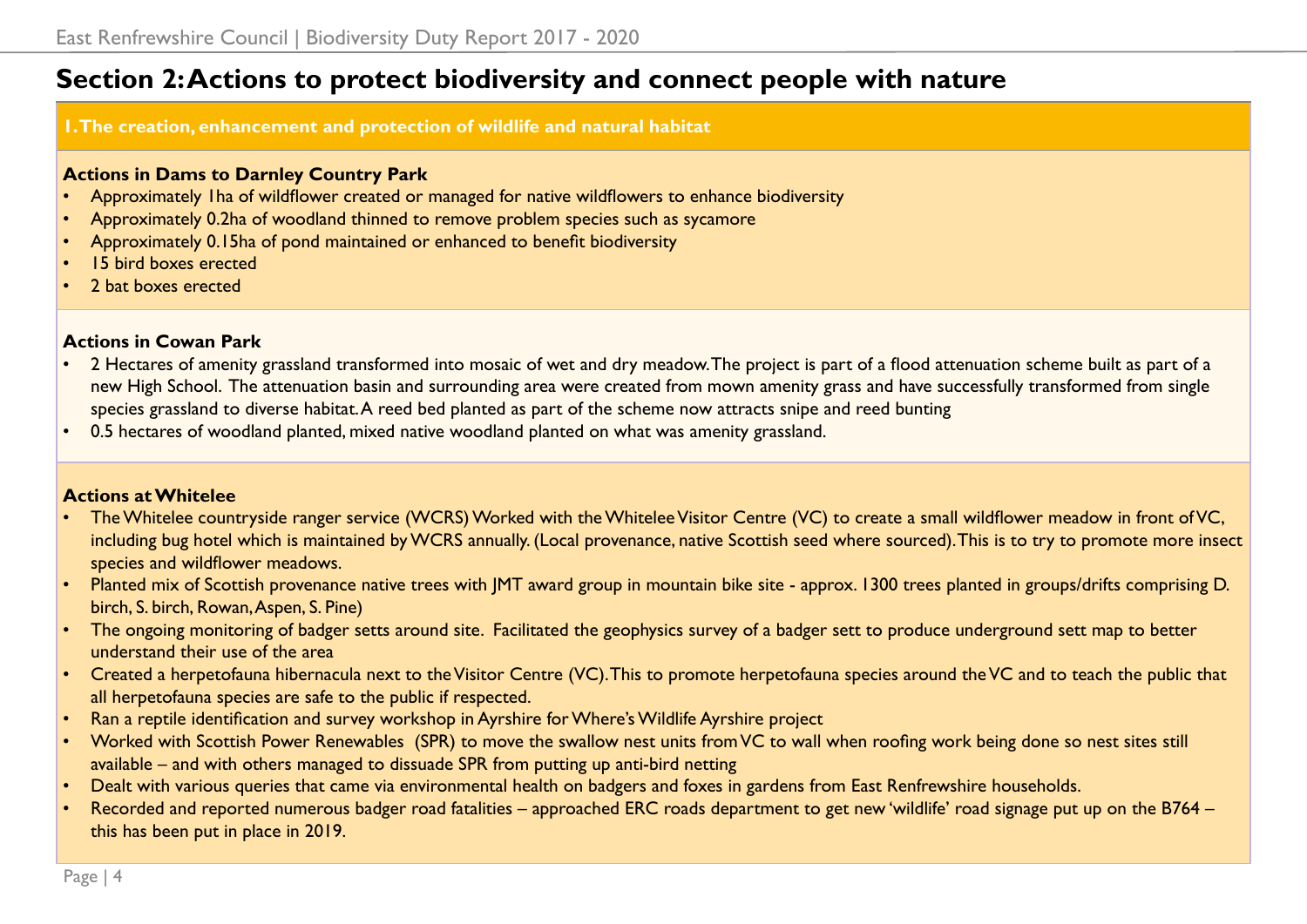#### **Levern Water Restoration Project**

• This partnership project with SEPA involves rewilding the River Levern by replacing an industrialised river setting with a natural morphology by rechannelling the river through derelict land and removing Victorian era weirs. Water quality, biodiversity, flood resilience will all be dramatically improved. The project has completed design stage through the 2017 – 2020 phase and now moves to construction phase.

#### **Changes to Park Management Regimes**

The Council's Parks team is taking active steps towards a less intensive maintenance regimes which support biodiversity and sustainable water management and reduce overall maintenance costs. These measures have been successfully implemented at a number of locations including high profile Rouken Glen and Cowan Parks

#### **2. Addressing the key drivers of biodiversity loss**

- There is an ongoing programme of Japanese knotweed control within the Dams to Darnley Country Park and on the banks of the Levern Water in Barrhead, involving spraying an area of approximately 0.3ha. The spraying regime is showing results but complete eradication proves elusive.
- Invasive Himalayan balsam is removed as an ongoing project by volunteers in Dams to Darnley Country Park. Approximately 0.2ha

#### **3. East Renfrewshire Council participation in key partnerships**

- Partnership between East Renfrewshire, South Lanarkshire and East Ayrshire Councils, Scottish Power Renewables, Forestry Commission, Scottish Water and Glasgow Science Centre in relation to the Whitelee access Project including participation in the Whitelee Habitat Management group including providing key species records to Scottish Power Renewables Team ecology team.
- East Renfrewshire Council is a participating member of the LBAP Steering Group for Inverclyde, East Renfrewshire and Renfrewshire which meets on a quarterly basis. The group shares resources with neighbouring authorities, other organisations and voluntary bodies. There are 25 organisations represented on the LBAP group.
- Partnership working between East Renfrewshire and Glasgow City Council in relation to Dams to Darnley Country Park. As employing authority East Renfrewshire provides regular communication to other project partners and organises the steering group meetings to discuss key issues as required.
- The Dams to Darnley Ranger Service is a member of the of the Greater Pollok Greenspace and Woodland Development Forum and collaborates with the Glasgow Museum Resource Centre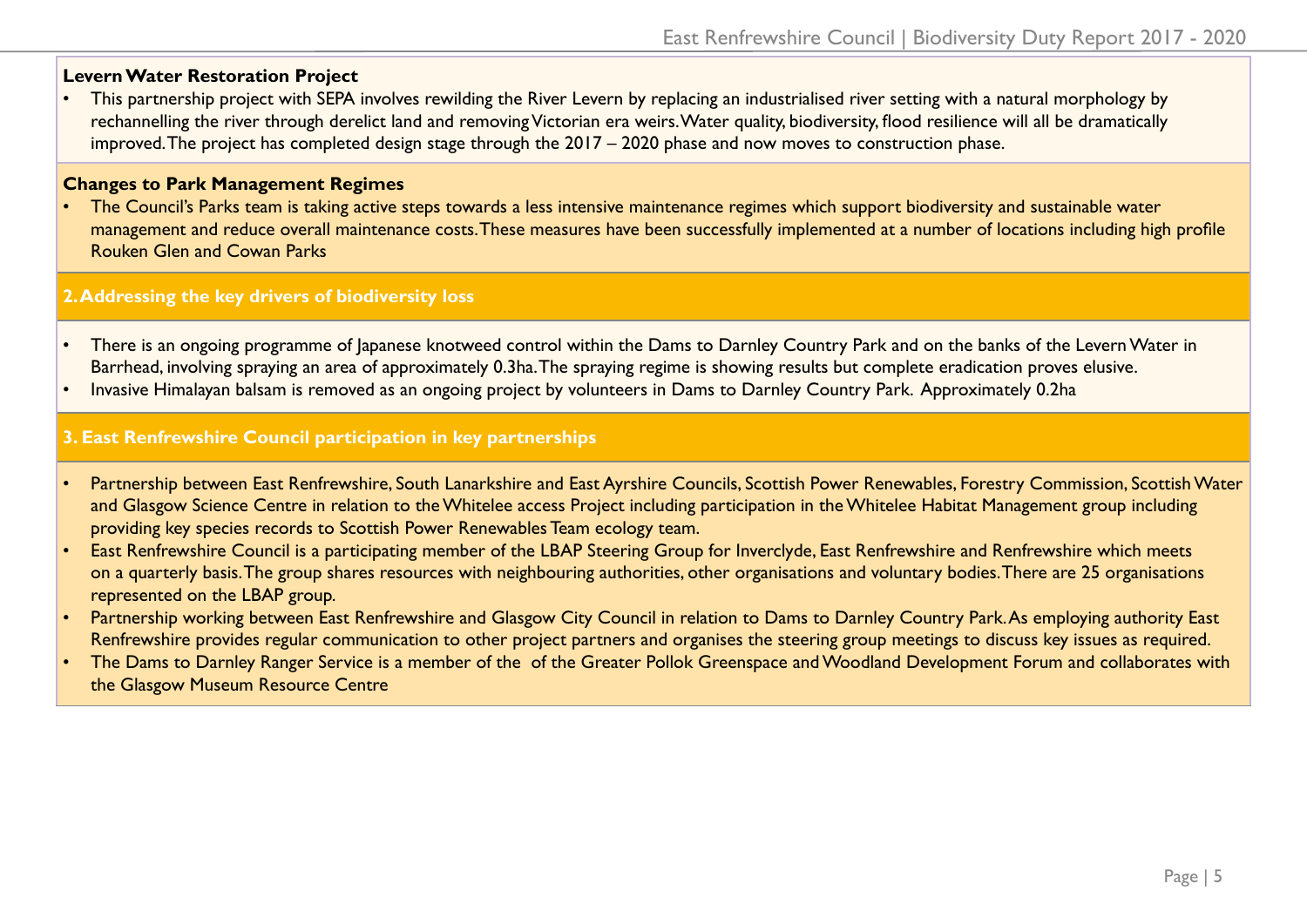# **Section 3: Mainstreaming Biodiversity**

**Measures to incorporate biodiversity into wider policies, plans or strategies. Including staff structures.**

## **1. Integration with Plans and strategies**

In response to the challenge of climate change and the national policy shift towards greater sustainability encapsulated in new legislation: the Climate Change Scotland Act 2019 and the Planning Act Scotland 2019, the Council has increased efforts to mainstream biodiversity into wider agendas. The introduction under of Section 24 of the Planning Act to explicitly include the effect on biodiversity in "environmental effects" and to include the net positive effects on biodiversity likely to result from the development will reinforce and support the Council's policy and programme associated with the Local Development Plan.

The policy document which deals most directly with biodiversity is The prposed Local Development Plan 2(LDP2). The plan's spatial representation of national, regional, corporate and community planning policy is premised on principles of sustainability and low carbon. The East Renfrewshire's LDP and prposed LDP2 support biodiversity within the wider context of sustainable development and explicitly in specific policies and supplementary planning guidance.

Policy D7 establishes protection for SSSI's, Local Biodiversity Sites and Tree Protection Orders.

Policy D5 protects Urban Greenspaces and biodiversity interest within these areas

Policy D6 Establishes the open space requirements for new developments and provides a framework to ensure these opens spaces are multi-functional, integrated and accessible, on site green networks and green infrastructure

The SPG Green Network and Green Infrastructure provide detailed guidance to developers.

The Development Contributions Policy has directed £1.5m towards, green spaces, parks, Dams to Darnley Country Park, and green network projects. Biodiversity has benefited from this cash flow.

The Open Space Asset Management Plan 2016-2021 is more focused on biodiversity than its predecessors, the protection and enhancement of biodiversity is now a stated objective and a consideration when decisions are made on the management of council outdoor assets.

## **2. Staff with biodiversity remit**

Ranger service staffing, there are 4 countryside rangers. A 3 person team at Whitelee and a single ranger post at Dams to Darnley Country Park. The countryside ranger's have a wide range of duties including: wildlife recording; access management; access improvements; education; public events; public engagements; habitat management; volunteering sessions; community engagement; promote active lifestyle and promote positive mental health well-being. Both Whitelee and Dams to Darnley have a project manager who provide project oversight and strategic direction.

Biodiversity policy is developed by the Development Plan's team, this includes writing biodiversity policy for the LDP and writing SPG guidance for biodiversity. Within the period of this report a new LDP has been produced and is currently in the examination phase.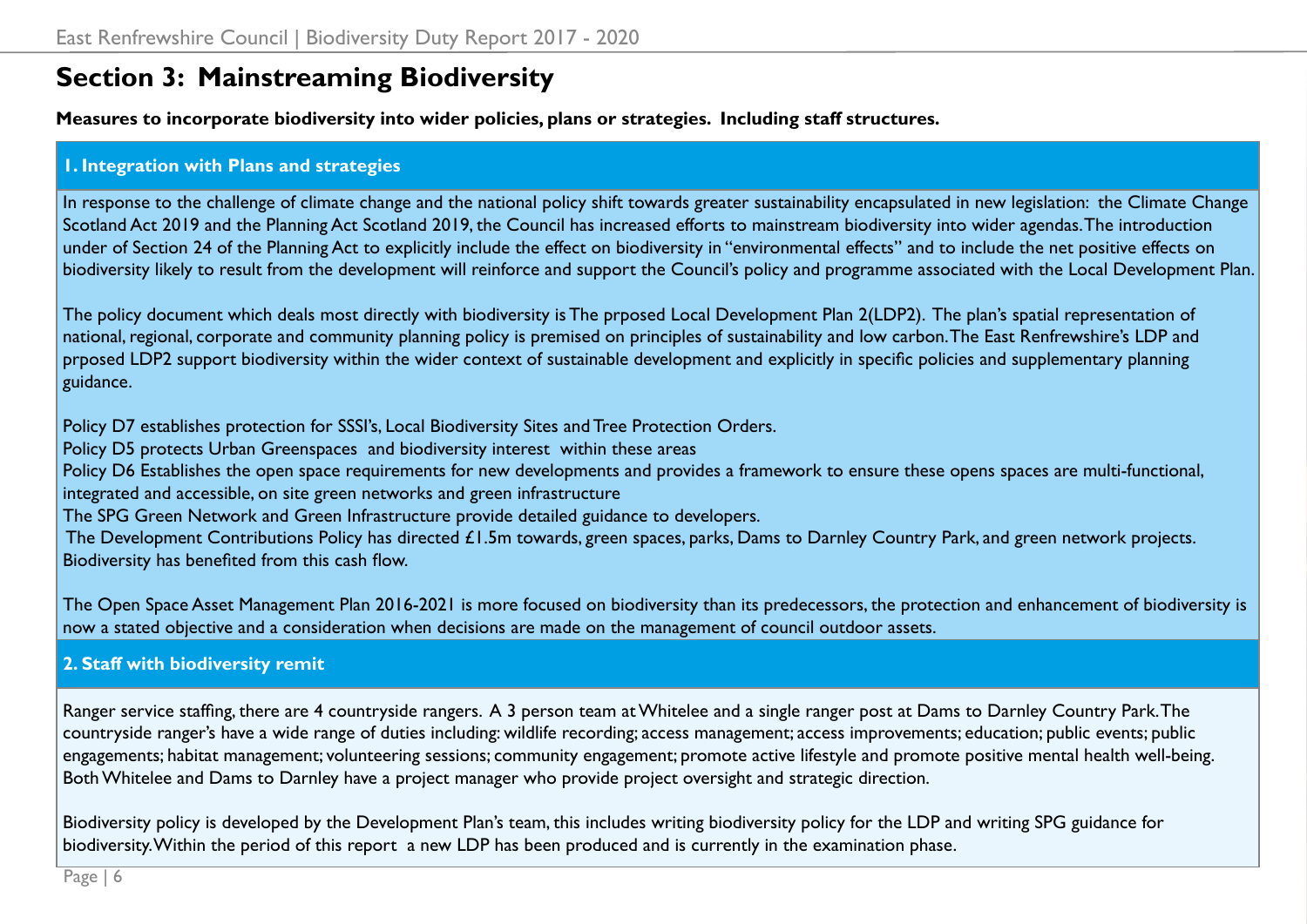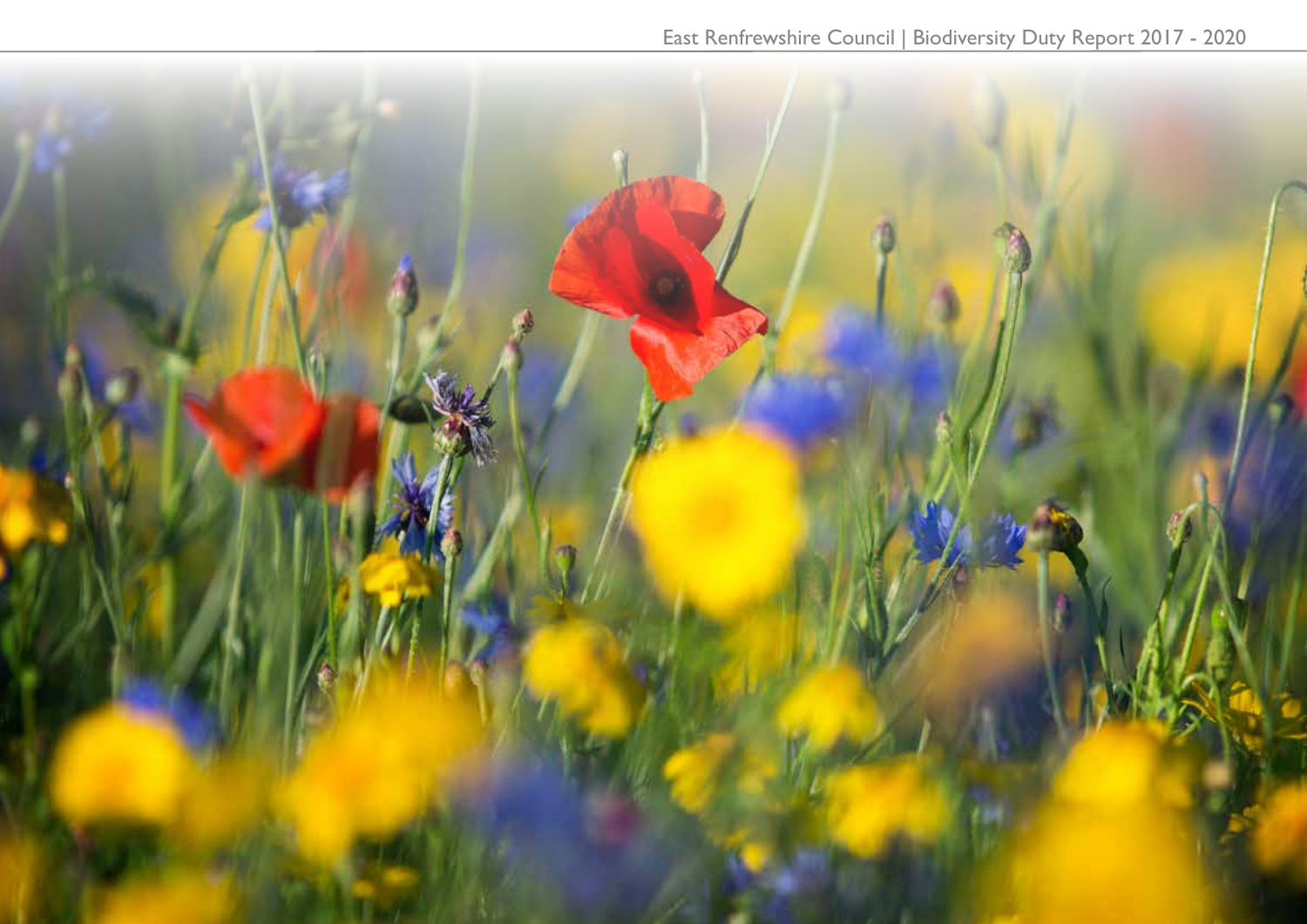# **Section 4: Nature-based solutions, climate change and biodiversity**

**The integration of biodiversity into nature based solutions to the climate emergency and other socio-economic outcomes?**

#### **1. Nature Based Solutions to address Climate Change**

#### C**limate Change Action Plan**

The Council completed its Investigation into climate change in March 2020. This internal audit of the Council's response to climate change, produced 20 actions for the Council to pursue to reduce it's carbon emissions. The Council has committed to being carbon net zero by 2040. The Council has since recruited a Climate Change Officer who will take the action plan forward. While all the actions are intended to mitigate climate change in the longer term and thereby reverse or slow down biodiversity loss, there are a number of actions which use nature based solutions to achieve this long term aim. By themselves these nature based solutions will have positive benefits for biodiversity, these specific actions include: a policy on peatland restoration, the promotion of green infrastructure in new development and planting a tree for each resident – approx. 95,000 trees.

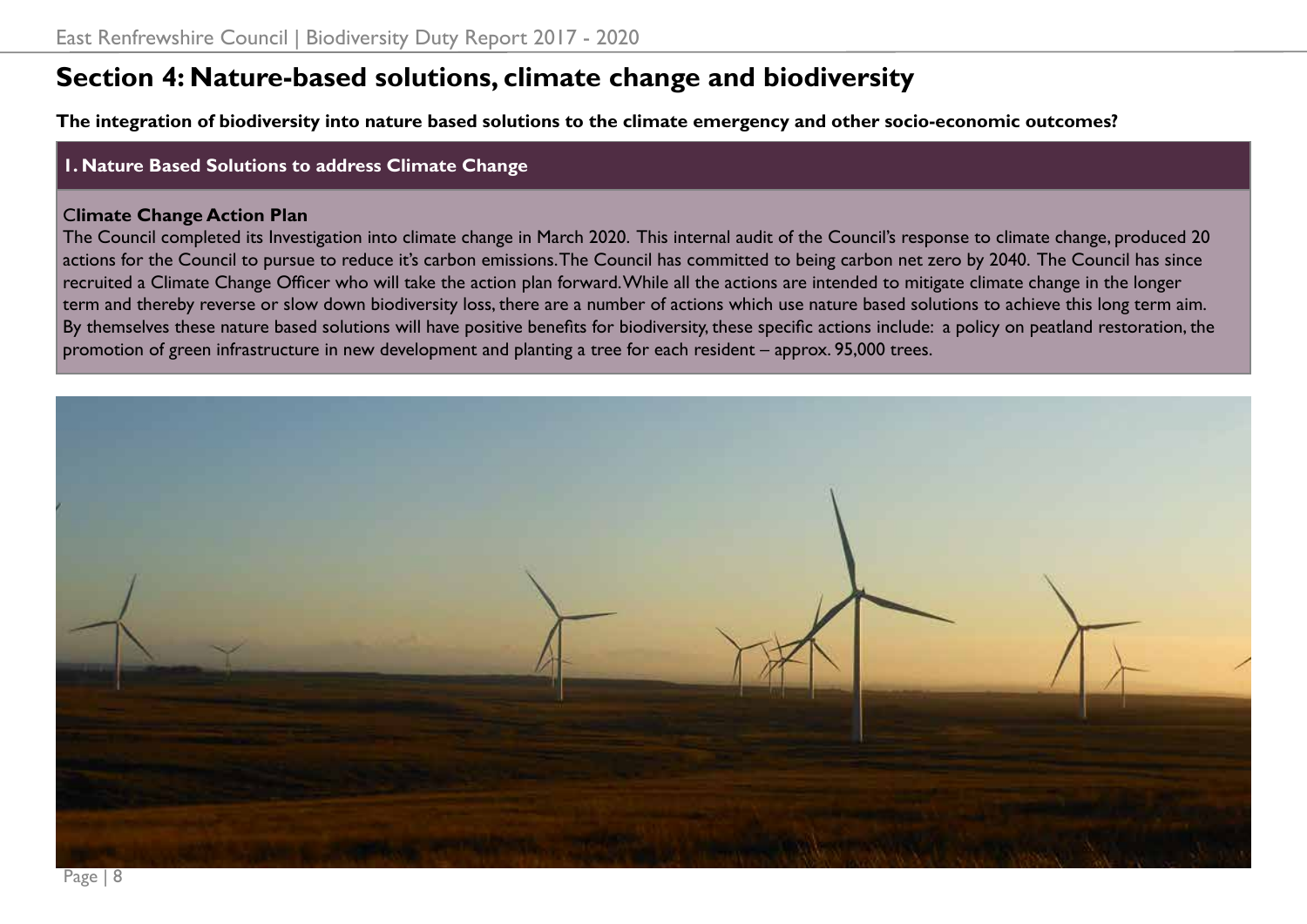#### **2. Nature based solutions to health and well-being: Improving access to nature for all**

- **Walks:** The Whitelee Countryside Ranger Service (WCRS) deliver a wide range of walks for all ages and abilities to help improve people's physical fitness and in turn by being outdoors and social interactions improve their mental health wellbeing. Strollers Striders: is a health walk aimed at new and expectant parents following a set route that takes in different gradients to allow the health rate to increase for fitness improvements. Between the start of 2017 and middle of Nov 2020, 881 parents have been recorded at these weekly walks. **Ranger Walks:** WCRS deliver every year a series of walks open to the public free of charge. The Rangers will also help deliver a number of charity walks and group walks when asked by different organisations; some of these are open to all members of the public or instigated by the groups own request. Between start of 2017 and the middle of Nov 2020, 747 people have taken part in 49 different walking events.
- B**ranching Out:** In 2019 WRCS started to deliver the Branching Out programme that was designed by Forestry and Land Scotland. This programme has been proven to help improve the mental wellbeing of the clients over a series of weeks focusing on outdoor woodland activities. All the clients who are referred to the programme are clients who are gained help from a mental health charity. WCRS worked with Recovery Across Mental Health Barrhead (RAMH). 13 members of the programme attended the 14 week programme resulting in 134 attendances (an average of 10.3 per session. Another session was scheduled to run in 2020 but due to Covid was cancelled.
- **Mental Health Sessions:** WCRS have run a number of events with RAMH to help deliver gardening workshops and events to improve mental health. 6 sessions have been run with over 39 people attending them, since 2017.
- **Access Improvement Work Sessions:** WCRS work in partnership with a few groups who work with clients with additional support needs to allow the clients to help in land maintenance and access improvements to the site. Some of the work they have carried out has included: willow cutting, weeding, scraping paths, pond maintenance work and litter picks. Between start of 2017 and the middle of Nov 2020, 12 sessions have been run with 79 attendees.

#### **3. Partnership Working of relevance to climate change**

East Renfrewshire Council is a partner in the Glasgow & Clyde Valley Green Network Partnership (GCVGNP). There are currently two areas of partnership work.

- 1. Work with GCVNP includes contributing to the Blueprint Strategy: the city region project to identify key habitat corridors for woodland, grassland and wetland. GCVGNP are nearing completion of this ambitious project with a detailed local Blueprint Strategy for individual local authority areas - for both habitat and access enhancements. A key objective of the blueprint is to increase resilience to climate change through ensuring continuity of habitat, allowing species to migrate.
- 2. Contributing to the development to the Glasgow Region Climate Forest, a new woodland which will provide both mitigation and adaption benefits to the wider Glasgow area.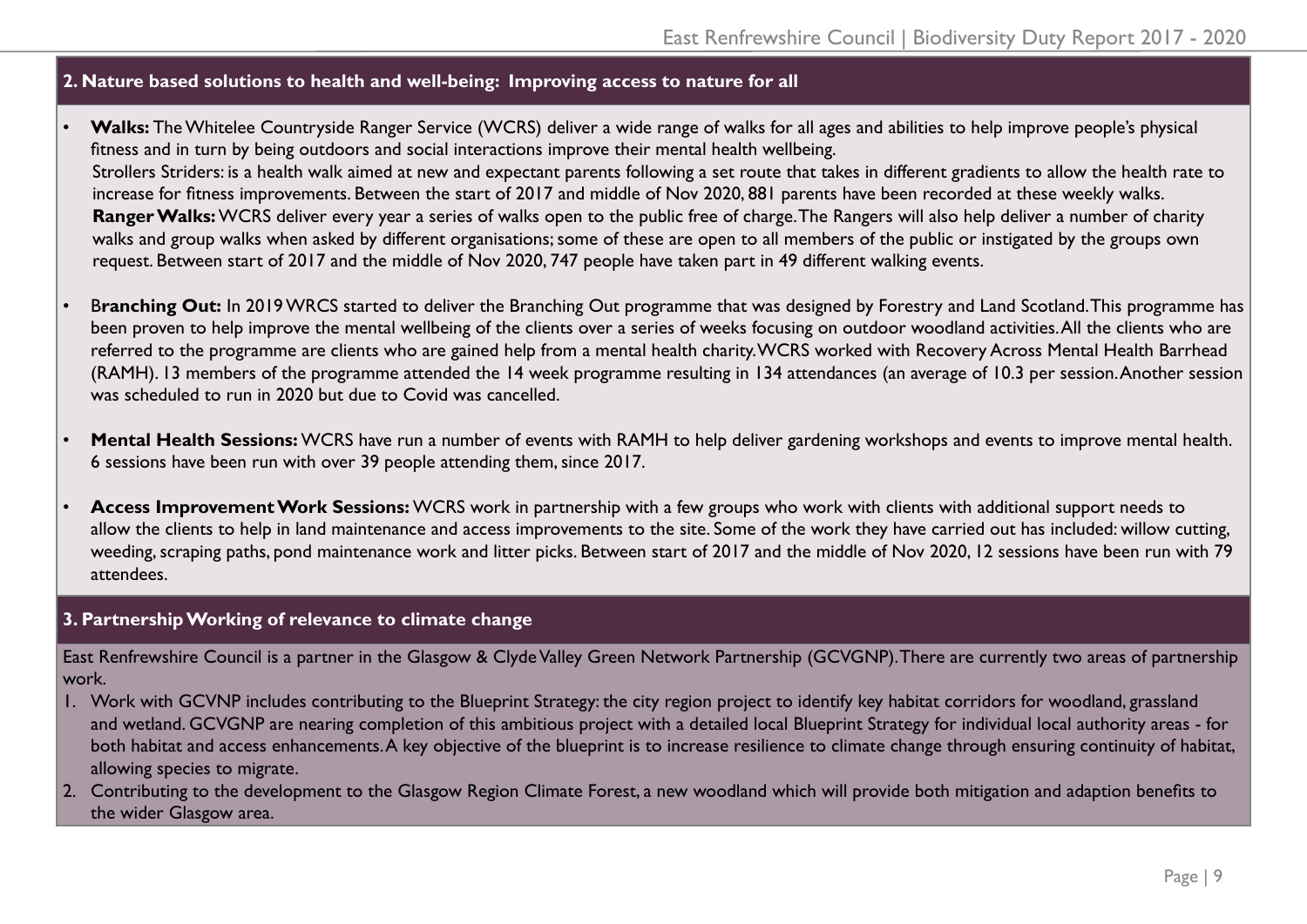## **4. Co-operating in collecting, managing and using biodiversity data.**

Whitelee Countryside Ranger Service (WCRS) take part in a number of national data collection programmes for different species on site. All data collected at a number of different transects on site and then inputted into the national survey programmes websites.

- UK Butterfly Monitoring Scheme
- BeeWalk (Bumblebee Conservation Trust) these only started in 2020 due to Coivd very few surveys could be carried out.
- Dragonflies and Damselflies (British Dragonfly Society) these only started in 2020 due to Covid no records have been recorded as a result of weather not being correct for survey days.
- Dams to Darnley Countryside Ranger service undertake the following Collaborative/Citizen Science recording activities.
- Bird ringing with Clyde Bird Ringing Group
- Big Butterfly Count as part of Butterfly Conservation
- Recording and monitoring forTrees For Life

#### **5. The main climate change related challenges for biodiversity over the next three years?**

There has not been research on the impact of climate change on biodiversity at East Renfrewshire level. River systems are experiencing increasing levels of rainfall but the impacts are not known. Anecdotally East Renfrewshire Parks report increasing numbers of mature wind-blown trees across the Council estate, this may be due to wetter ground conditions combined with increased wind speed.

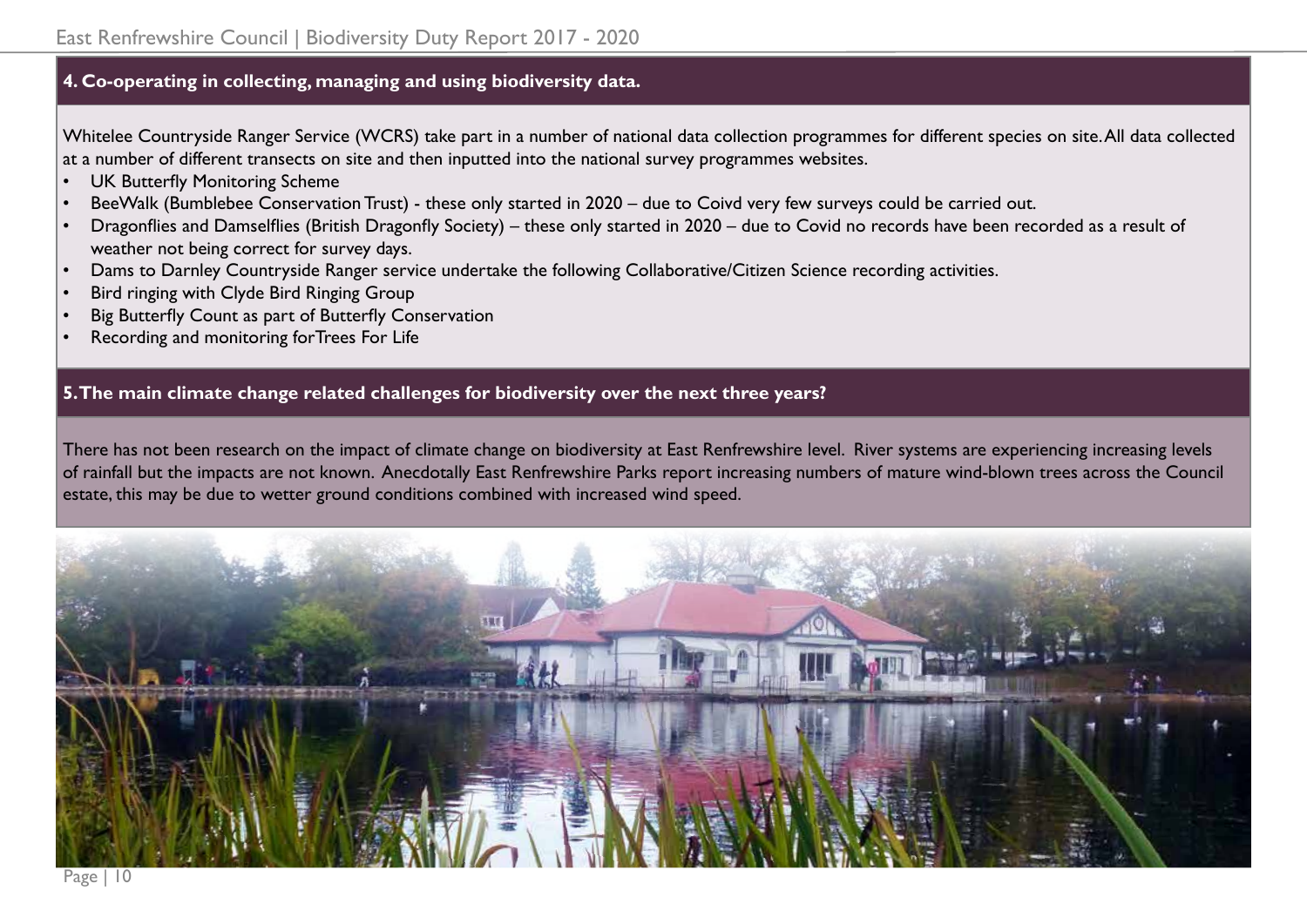# **Section 5: Public engagement and workforce development**

**1. Provision of ranger services or public education programmes**

#### D**ams to Darnley Country Park events between 2017 and 2020**

- Fortnightly countryside ranger led country park volunteer group undertake a range of practical tasks aimed at habitat creation and enhancement. 74 volunteer days held, involving 480 participants.
- Countryside ranger led volunteer activities within the country park and local greenspaces involving 22 corporate and community groups and 233 participants undertaking habitat creation and enhancement tasks.
- The country park countryside ranger service led 77 activities with schools and colleges, involving 5,243 pupils. These involved outdoor learning activities within the country park, local greenspaces and school grounds, together with classroom based sessions. Activities have included biodiversity surveys and transects, pond dipping and tree planting.
- The country park events calendar has involved 60 events, involving 1,144 participants. Events have included walks focusing upon bats, fungi, birds and geology, as well as butterfly counts and pond dipping.
- The country park countryside ranger service also led or took part in 64 other community based activities, engaging with 2,707 people. This included bat and nature walks, talks, pond dipping, habitat surveys and community clean ups.

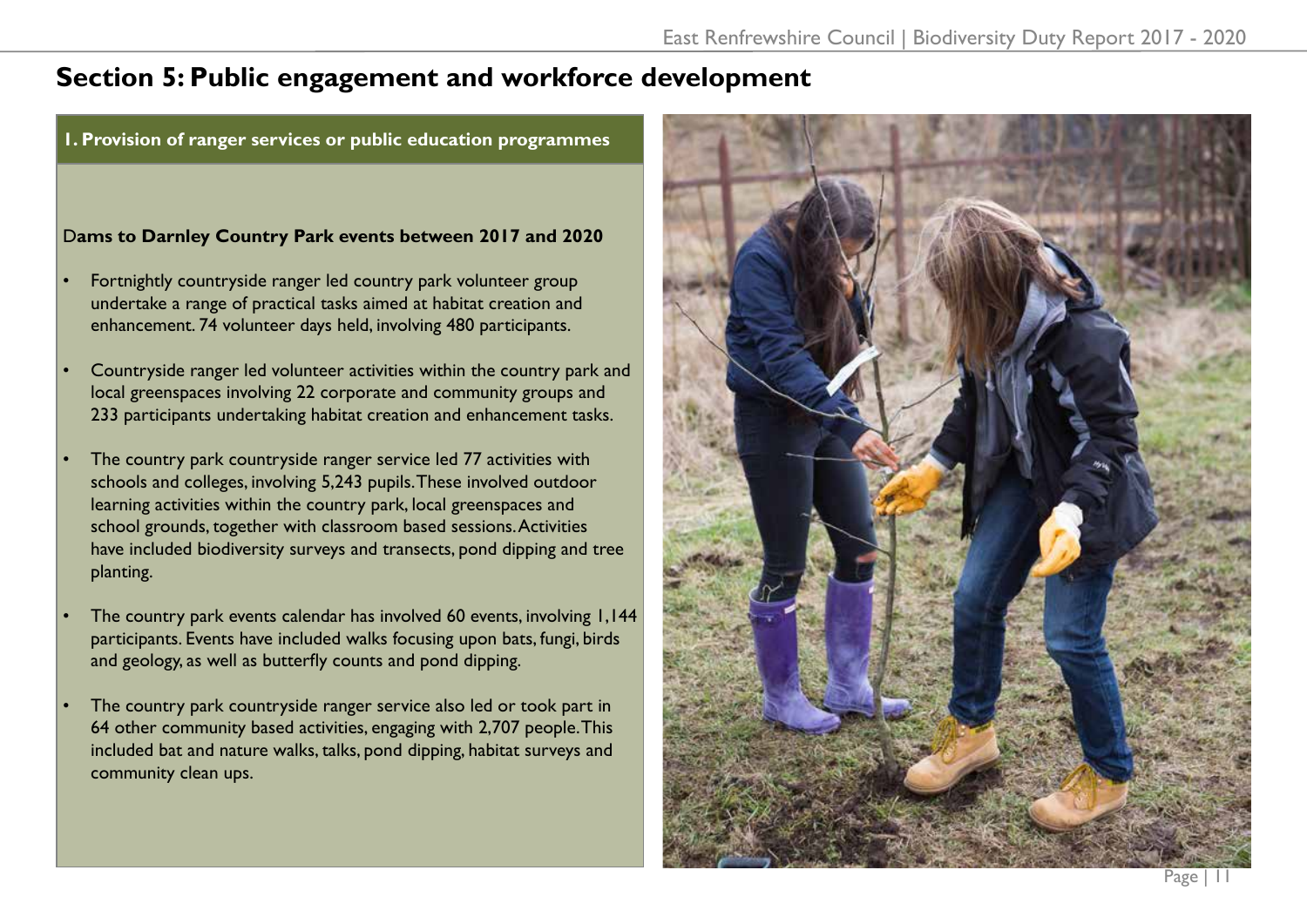## **Whitelee**

- WCRS deliver a wide range of actions to allow all ages and abilities to interact with nature and to allow them to build a better connection with biodiversity. All the sessions that have been counted for these numbers are one's that have focused on biodiversity and/or climate change.
- Supporting volunteering: as a service we welcome and support volunteers to take part in wildlife recording and access improvements.
- Events: WCRS have delivered a range of events forcing on wildlife and nature. These have included: amphibians events; bug hunts; wild forgging sessions; plant ID walks; bird box making. Between start of 2017 and the middle of Nov 2020, the Rangers hosted 15 events where nature was the main focus that 486 people attended (adults and children).
- Talks: WCRS visit a number of different community groups and youth groups to deliver talks covering nature, species, habitat management, climate change and green energy. Between start of 2017 and the middle of Nov 2020, 13 talks where nature was the main focus have been delivered to 376 people.
- Environmental Education: WCRS delivered a well-established education programme to nursery to Uni students; following educational outcomes. We cover a wide range of topics: wildlife ID; green energy; climate change; nature walks; habitat management. All sessions will cover how the wildlife found on the windfarm and how humans and the windfarm interact with the nature and habitats, in some form.
- 2017 2,011 students took part on education sessions. (41 sessions)
- 2018 2,161 students took part in education sessions. (46 sessions)
- 2019 2,748 students took part on education sessions. (60 sessions)
- 2020 599 students took part in education sessions. (less due to Covid). (13 sessions)
- Youth Groups: WCRS work with a number of outside youth groups and deliver 2 youth groups of their own (Boggy Beasties and Muddy Monsters). Between start of 2017 and the middle of Nov 2020, 22 sessions with youth groups where nature was the main focus have taken place with 394 children taking part.

#### **2. Collaborative working with other organisations and sharing best practice.**

Activities organised to support the development of skills in the Countryside Ranger Services

- Wetland bird identification training run by the British Trust for Ornithology
- Bat survey techniques run by Bat Conservation Trust Scotland
- Sharing Good Practice events run by SNH
- Hedge laying training

 **4. Opportunities that are available to your staff to take part in practical actions**

The Ranger Service team carry out practical conservation and access work on the site when needed but there are no opportunities currently for other staff to be involved with practical action.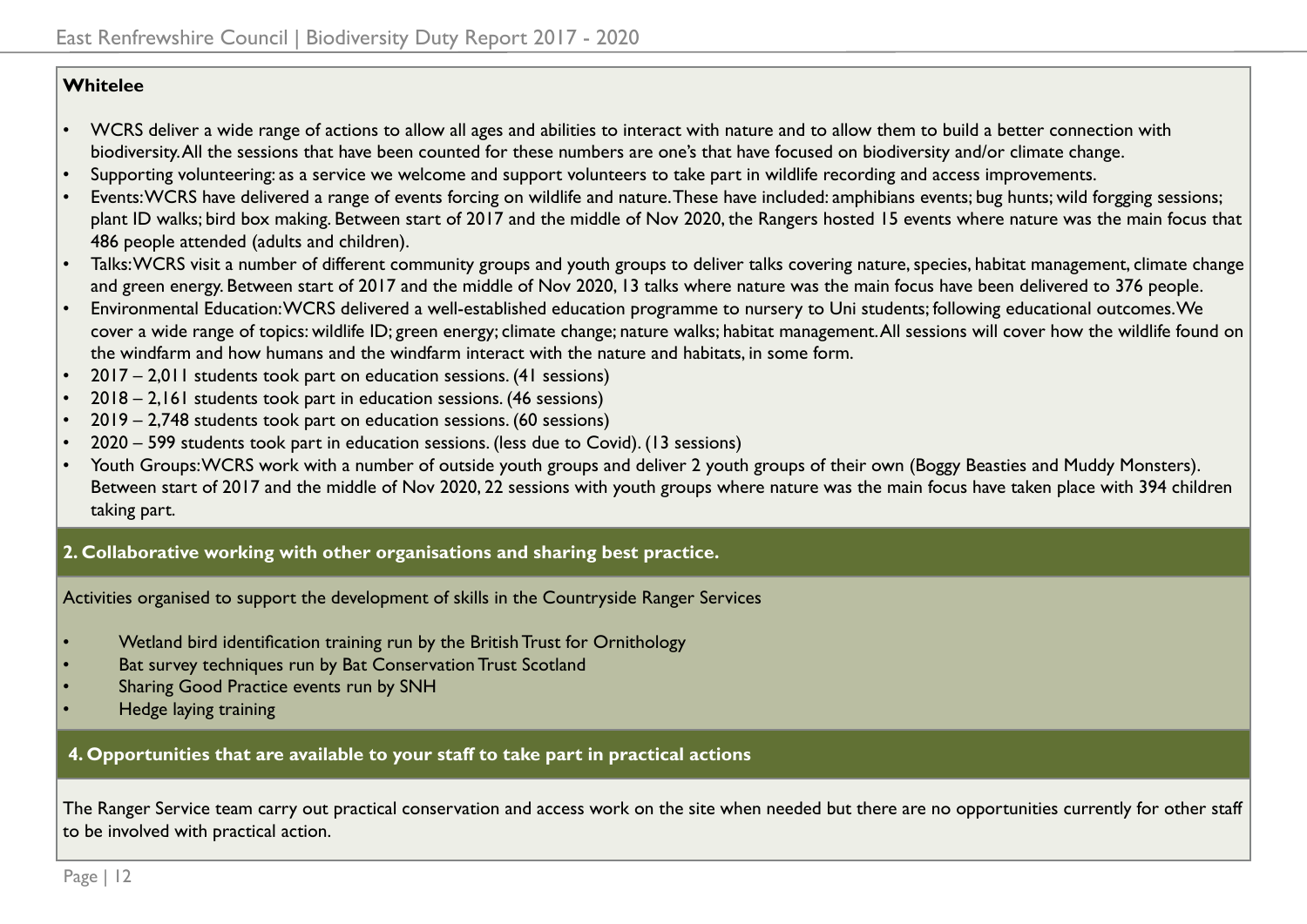# **Section 6: Research and Monitoring**

**1. Research activities undertaken to help develop understanding and awareness of biodiversity**

Whitelee Ranger Service facilitated York University random peat depth probing survey at Whitelee

**2. monitoring undertaken to assess the impacts of actions taken, significant trends and areas of concern.**

Biological recording measures are detailed in section in Section 4: collaboration with sharing data.

The Planning Service produce a comprehensive State of the Environment Report as part of each Local Development Plan Cycle, the most recent was published in 2019.

The intention is for this report to form the foundation of strategic environmental assessments undertaken for the Local Development Plan 2 and any supporting documents. However, given the wide range in topics covered it may also prove useful for strategic environmental assessments being undertaken by other sections of the Council. This report provides a range of environment data focused on 9 environmental topics. Each subject has a range of objectives, aimed at providing a means to identify trends in data and ultimately assess whether there are any positive or negative environmental trends.

The State of the Environment Report identified a weakness in the quantity and quality of available data, noting that there is not enough historical data or monitoring to draw a conclusion as the whether the biodiversity objectives are being met. Within the restrictions of data available the State of the Environment Report identified the following broad areas of required action.

- There is evidence of work required improve SSSIs and habitat restoration within the authority.
- Further work could be done to progress the Habitat Action Plans
- Further work required to monitor the effectiveness of LBS designation..
- The need to give further consideration to the protection, enhancement and management of woodland/forestry and the green network in the interests of improving biodiversity.
- The need to continue to promote the regeneration of the urban area and reduce the loss of land in the greenbelt.

### **3. Data provided to the National Biodiversity Network or your Local Records Centre?**

- The Whitelee Ranger Service and the Dams to Darnley Countryside Ranger Service both send in records of wildlife that they have seen on site to the Local Records Centre where the data is them imputed into National Biodiversity Network.
- Records are for: mammals; butterflies; bumblebees; moths; birds; dragonflies; damselflies; invertebrates; reptiles; amphibians; flowers; trees.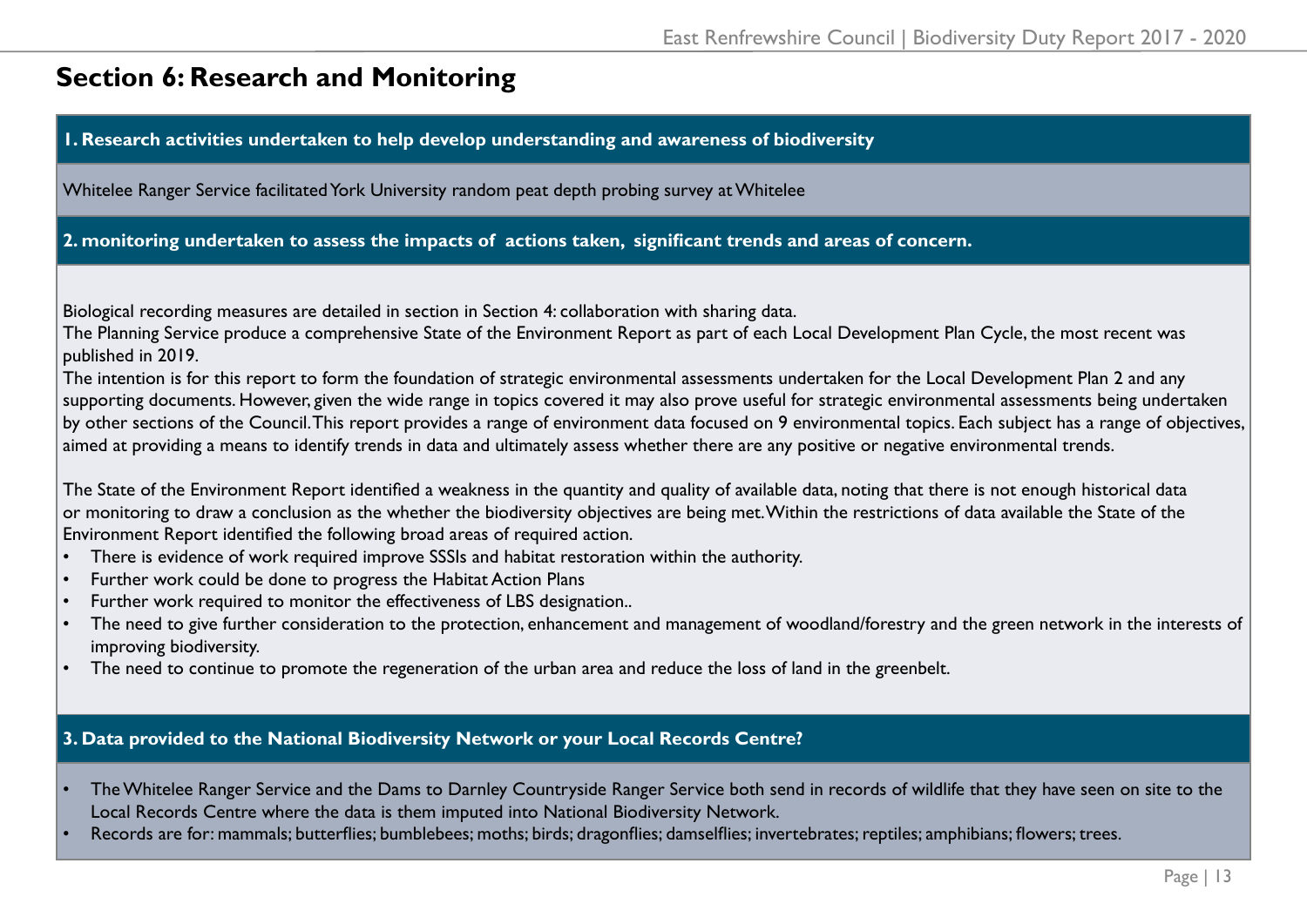# **Section 7: Biodiversity Highlights and Challenges**

#### **1. Principle achievements between 2017 and 2020.**

The Whitelee Countryside Ranger Service collation of wildlife records from the Whitelee site and the addition of these records to the National Biodiversity Network. Numerous records were found to be new species records for the area.

The work done by Whitelee Countryside Ranger Service to educate students from primary to university in ecology, sustainability and green energy.

#### **2. The main challenges to Biodiversity over the next 3 years**

#### **Invasive species**

Cart and Kittoch Valleys SSSI

This quality of this SSSI has been declining for decades due to invasive non-native species impeding the regeneration of native species. A woodland management plan has failed to arrest the decline to unfavourable status.

#### Loch Libo SSSI

Invasive non-native Canadian pondweed has damaged the integrity of this site resulting in unfavourable status.

Japanese Knotweed is recorded on extensive areas of watercourses of the Whitecart river catchment. The current spraying regime is only able to treat a small extent of the problem.

#### **Data**

There is lack of data to assess trends and make informed decisions.

## **Development and Net Loss Biodiversity.**

There is intense pressure to build houses on the greenbelt, largescale housing development is being managed through two Masterplans areas which set out strong policies on green network and biodiversity. The integrity of the masterplan areas have been undermined by the process of huge scale earth works and ground levelling, this highly disruptive process removes vegetation and degrades the capacity of soil. While extensive green networks will be a feature of the finished development biodiversity has to be reintroduced into these areas because the original biodiversity is lost. The result is green network that has a net biodiversity loss that may take decades to recover its former status.